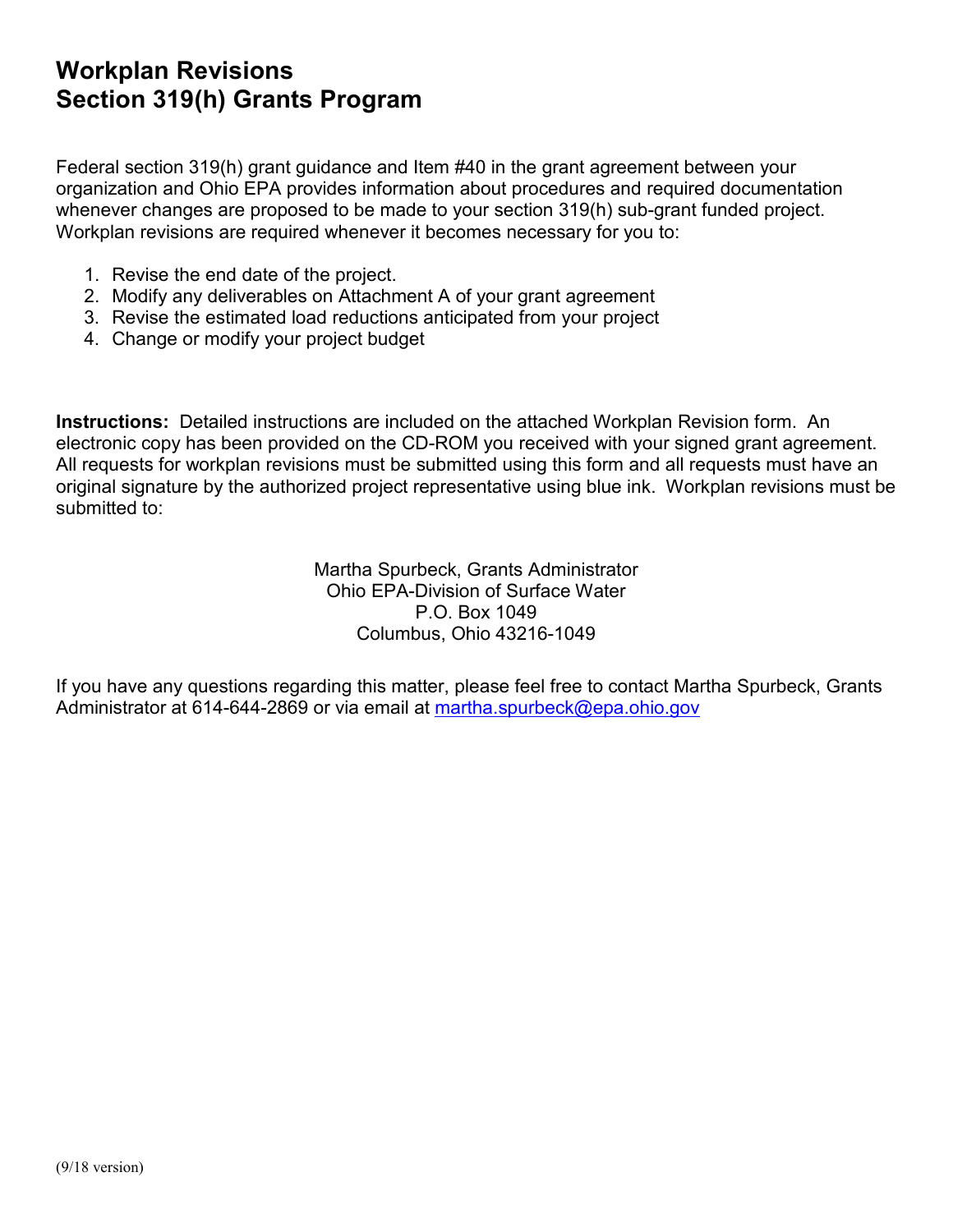## **Request for Revisions to 319(h) Grant Agreement**

Instructions: Provide all information in the appropriate spaces. Incomplete information or insufficient details likely will result in our contacting you and delaying our processing of your request. Be sure your request form is **signed** by the Project Representative specified in your Section 319 Grant Agreement. NOTE: Each page of the request must also be initialized by the Project Representative when completing the request.

| <b>Project Name</b>           | <b>Project Number</b> |  |
|-------------------------------|-----------------------|--|
| <b>Project Sponsor</b>        | <b>Telephone</b>      |  |
| <b>Project Representative</b> | E-Mail                |  |
| <b>Mailing Address</b>        |                       |  |
| City, State & Zip Code        |                       |  |

## **Signature of Project Representative and Signature Date** Date

**Ohio EPA Use Only Date Revision Request Rec'd CONSIDERED ATTENTS IN THE SET ON A REVIEWER BY A REVIEWER Reviewer's Recommendation Approve Disapprove Partial\* Final Agency Disposition Approved Disapproved Partial\***

**Reviewer's Signature** *Reviewer's* **Signature Date Review Complete** 

**Agency Approval by Date** 

\* **Any Disapproval or Partial Approval must include a "Comments Section" completed by the Ohio EPA Reviewer and included on the last page of this request.**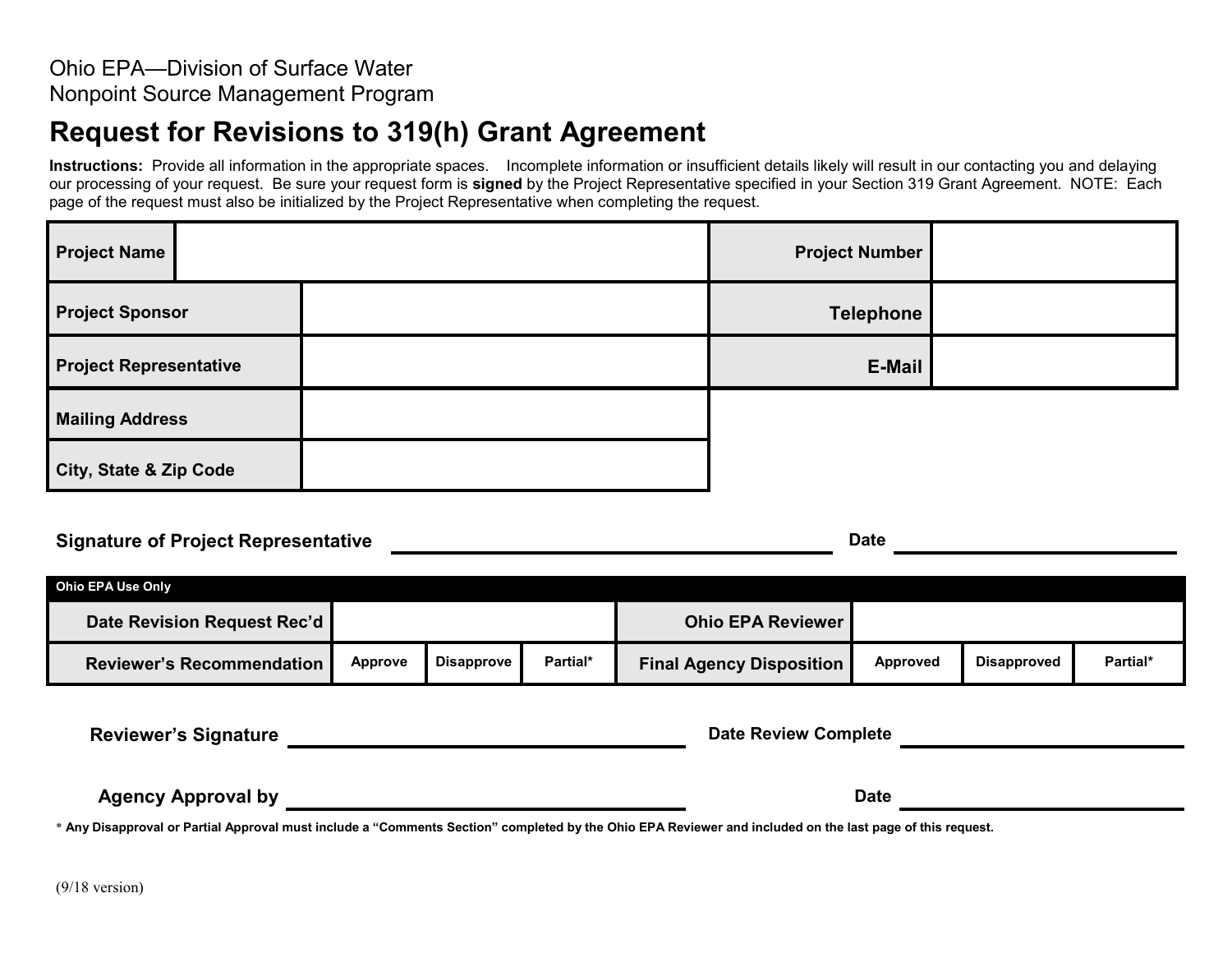| Requests to Extend Project End Date: Identify the proposed end date and briefly explain reasons prompting the need to revise the project end date.<br>Include a revised project schedule with remaining key milestones to clearly demonstrate that the revised end date will result in the project deliverables being completed within the<br>time frame proposed. Please keep in mind that any extension must be submitted at least 30 days prior to the grant expiration date and may not extend more than 12 months<br>from the current expiration date of the grant. |                                                                       |  |  |  |
|--------------------------------------------------------------------------------------------------------------------------------------------------------------------------------------------------------------------------------------------------------------------------------------------------------------------------------------------------------------------------------------------------------------------------------------------------------------------------------------------------------------------------------------------------------------------------|-----------------------------------------------------------------------|--|--|--|
| <b>Current Project Period</b><br><b>Enter current START &amp; END Dates</b>                                                                                                                                                                                                                                                                                                                                                                                                                                                                                              | <b>Revised Project Period</b><br><b>Enter Revised START &amp; END</b> |  |  |  |
| <b>Information and Details:</b> Please use space below to provide information and/or detail to justify your request.                                                                                                                                                                                                                                                                                                                                                                                                                                                     |                                                                       |  |  |  |
|                                                                                                                                                                                                                                                                                                                                                                                                                                                                                                                                                                          |                                                                       |  |  |  |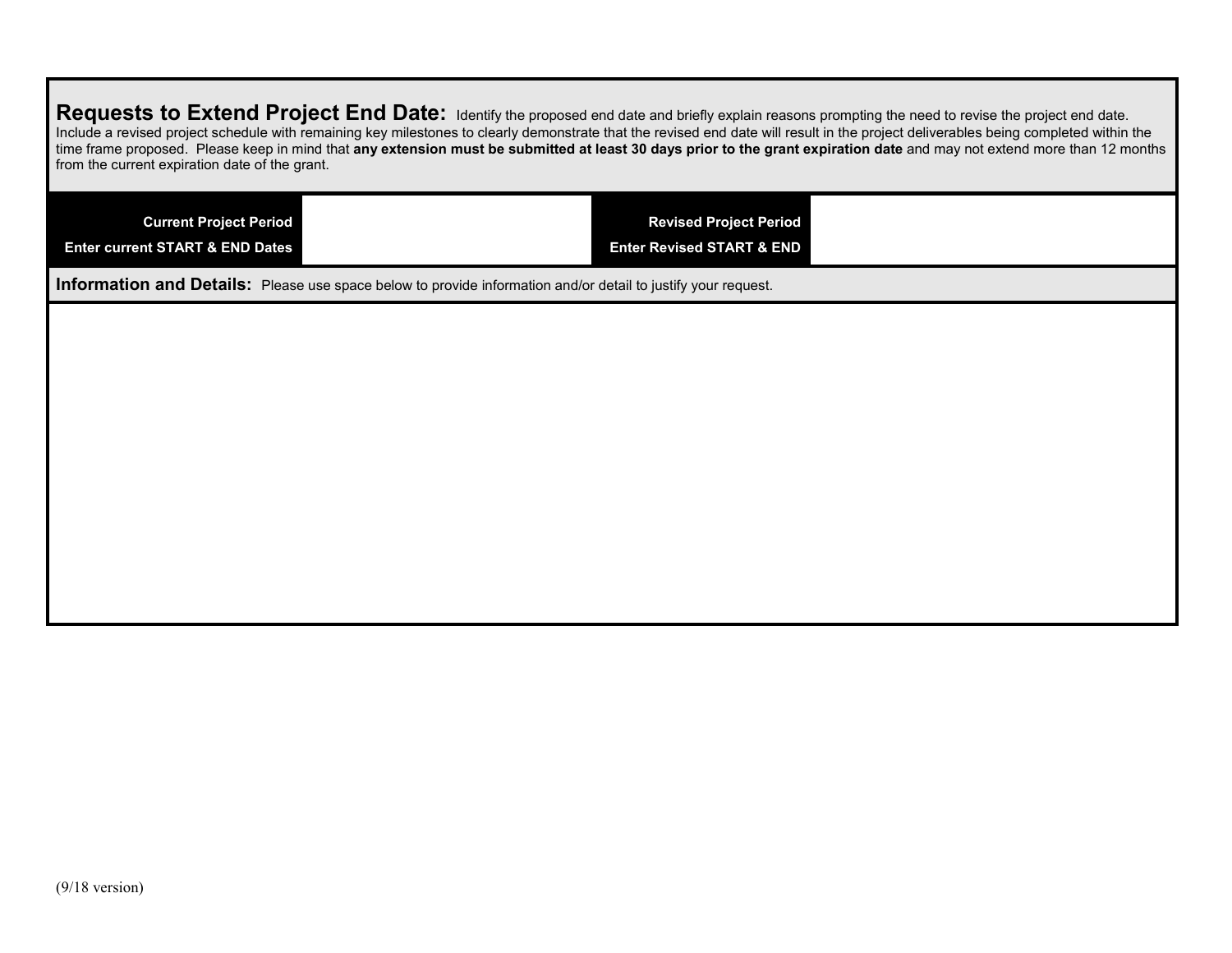|                                         | changes to the project budget must be so noted in the Change in Project Budget table. |                                 |                                 | Change in QUANTITY of Deliverables: Complete the table below by listing all deliverables for which you are proposing to either increase or decrease the<br>quantity of the deliverables listed in your subgrant agreement Appendix A. Be specific and consistent using terms and units of measure consistent with those used in your subgrant<br>agreement Appendix A. Be sure to include reasons for the changes being proposed, including how such changes will affect the outcomes of the original project(s). Any resulting |
|-----------------------------------------|---------------------------------------------------------------------------------------|---------------------------------|---------------------------------|---------------------------------------------------------------------------------------------------------------------------------------------------------------------------------------------------------------------------------------------------------------------------------------------------------------------------------------------------------------------------------------------------------------------------------------------------------------------------------------------------------------------------------|
| <b>Appendix A</b><br>Reference #        | <b>DELIVERABLE</b>                                                                    | <b>ORIGINAL</b><br>Quantity     | <b>REVISED</b><br>Quantity      | Reason for proposed change, including how the revision will affect<br>the outcomes of the project.                                                                                                                                                                                                                                                                                                                                                                                                                              |
| <b>SAMPLE</b><br>Objective 1-- Detail 2 | <b>SAMPLE</b><br><b>Stream Restored</b>                                               | <b>SAMPLE</b><br>1280 linear ft | <b>SAMPLE</b><br>2400 linear ft | SAMPLE—Landowner permission was obtained to expand the length<br>of stream restoration sites during project planning. This revision will result<br>in performing less education & outreach in order to use available funds to<br>increase the linear footage of stream to be restored.                                                                                                                                                                                                                                          |
|                                         |                                                                                       |                                 |                                 |                                                                                                                                                                                                                                                                                                                                                                                                                                                                                                                                 |
|                                         |                                                                                       |                                 |                                 |                                                                                                                                                                                                                                                                                                                                                                                                                                                                                                                                 |
|                                         |                                                                                       |                                 |                                 |                                                                                                                                                                                                                                                                                                                                                                                                                                                                                                                                 |
|                                         |                                                                                       |                                 |                                 | Additional Information and/or Detail: Please use space below to provide any additional information and/or detail to justify your request.                                                                                                                                                                                                                                                                                                                                                                                       |
|                                         |                                                                                       |                                 |                                 |                                                                                                                                                                                                                                                                                                                                                                                                                                                                                                                                 |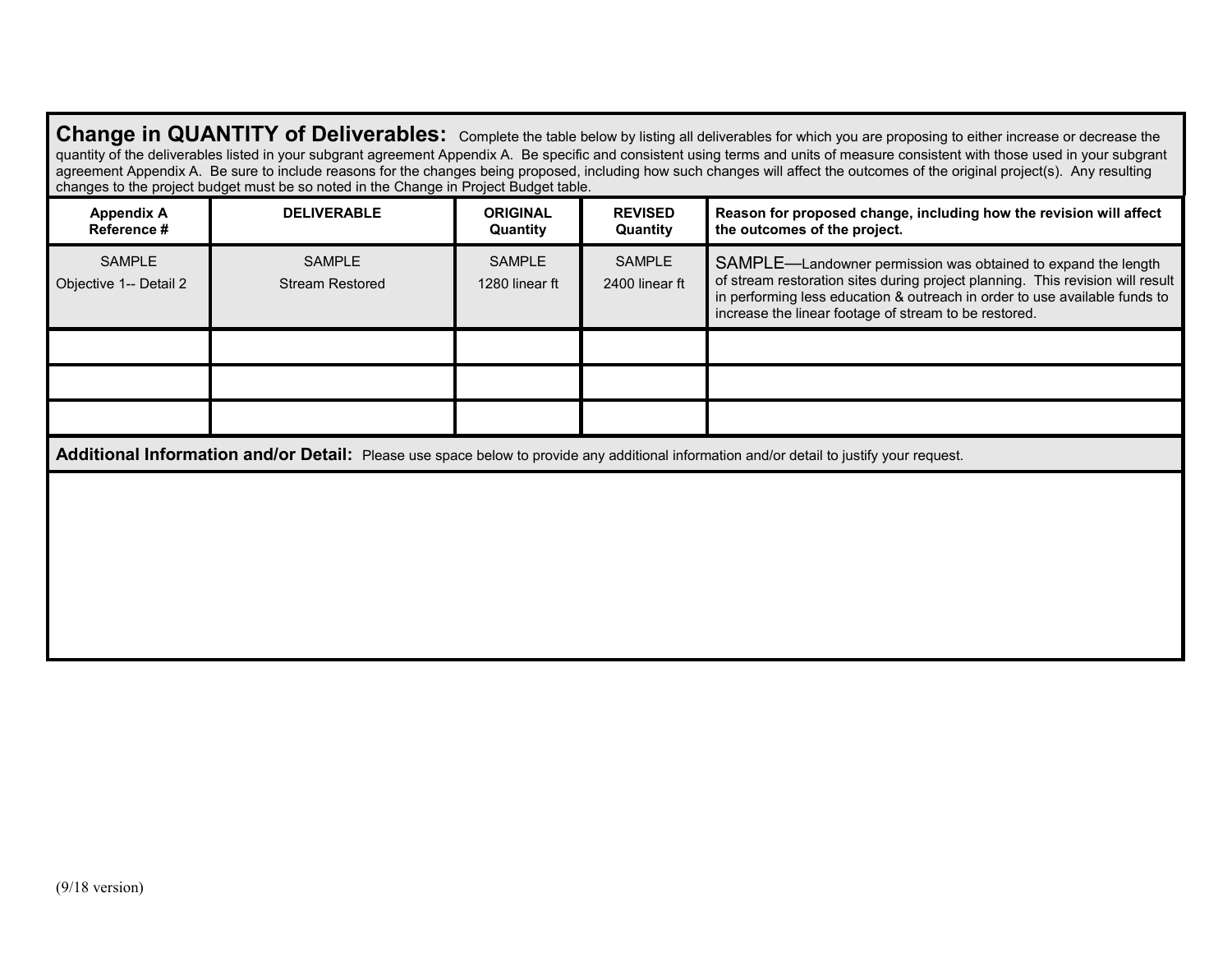| Change in TYPE of Deliverables: Complete the table below by listing any proposed changes to the types of deliverables listed in your subgrant agreement<br>Appendix A. Be specific and consistent using terms and units of measure consistent with those used in your subgrant agreement Appendix A. Be sure to include reasons for the<br>changes being proposed, including how such changes will affect the outcomes of the original project(s), including any changes in the estimated load reductions. Any resulting changes<br>to the project budget must be so noted in the Change in Project Budget table. |                                          |                                |                                                |                                |                                                                                     |  |                                                                                                                                                                                                                                                                                                                                                                                 |                                |
|-------------------------------------------------------------------------------------------------------------------------------------------------------------------------------------------------------------------------------------------------------------------------------------------------------------------------------------------------------------------------------------------------------------------------------------------------------------------------------------------------------------------------------------------------------------------------------------------------------------------|------------------------------------------|--------------------------------|------------------------------------------------|--------------------------------|-------------------------------------------------------------------------------------|--|---------------------------------------------------------------------------------------------------------------------------------------------------------------------------------------------------------------------------------------------------------------------------------------------------------------------------------------------------------------------------------|--------------------------------|
| <b>Appendix A</b><br>Reference #                                                                                                                                                                                                                                                                                                                                                                                                                                                                                                                                                                                  | <b>DELIVERABLE</b>                       |                                | <b>ORIGINAL Detailed</b><br><b>Deliverable</b> |                                | <b>REVISED Detailed</b><br><b>Deliverable</b>                                       |  | Reason for proposed change, including how the revision will affect<br>the outcomes of the project.                                                                                                                                                                                                                                                                              |                                |
| <b>SAMPLE</b><br>Objective 2-- Detail 3                                                                                                                                                                                                                                                                                                                                                                                                                                                                                                                                                                           | <b>SAMPLE</b><br>Riparian<br>Restoration |                                | <b>SAMPLE</b><br>Hardwood Tree Planting        |                                | <b>SAMPLE</b><br><b>Willow Post Installation</b><br><b>Streambank Stabilization</b> |  | SAMPLE—Instability and severe slopes within the project area are too<br>steep to be secured with tree planting. We are proposing to revise our<br>tree planting deliverable to installation of willow posts and streambank<br>stabilization BMP. Doing so will restore severely eroded riparian areas<br>and result in a sediment load reduction of approximately 80 tons/year. |                                |
|                                                                                                                                                                                                                                                                                                                                                                                                                                                                                                                                                                                                                   |                                          |                                |                                                |                                |                                                                                     |  |                                                                                                                                                                                                                                                                                                                                                                                 |                                |
|                                                                                                                                                                                                                                                                                                                                                                                                                                                                                                                                                                                                                   |                                          |                                |                                                |                                |                                                                                     |  |                                                                                                                                                                                                                                                                                                                                                                                 |                                |
|                                                                                                                                                                                                                                                                                                                                                                                                                                                                                                                                                                                                                   |                                          |                                |                                                |                                |                                                                                     |  |                                                                                                                                                                                                                                                                                                                                                                                 |                                |
| Additional Information and/or Detail: Please use space below to provide any additional information and/or detail to justify your request.                                                                                                                                                                                                                                                                                                                                                                                                                                                                         |                                          |                                |                                                |                                |                                                                                     |  |                                                                                                                                                                                                                                                                                                                                                                                 |                                |
|                                                                                                                                                                                                                                                                                                                                                                                                                                                                                                                                                                                                                   |                                          |                                |                                                |                                |                                                                                     |  |                                                                                                                                                                                                                                                                                                                                                                                 |                                |
| Changes in Estimated Load Reductions Likely to Result from the Proposed Revision                                                                                                                                                                                                                                                                                                                                                                                                                                                                                                                                  |                                          |                                |                                                |                                |                                                                                     |  |                                                                                                                                                                                                                                                                                                                                                                                 |                                |
|                                                                                                                                                                                                                                                                                                                                                                                                                                                                                                                                                                                                                   |                                          | <b>Original Load Reduction</b> |                                                | <b>Proposed Load Reduction</b> |                                                                                     |  | <b>Original Load Reduction</b>                                                                                                                                                                                                                                                                                                                                                  | <b>Proposed Load Reduction</b> |
| Nitrogen (Ibs/yr)                                                                                                                                                                                                                                                                                                                                                                                                                                                                                                                                                                                                 |                                          |                                |                                                |                                | <b>Phosphorus (lbs/yr)</b>                                                          |  |                                                                                                                                                                                                                                                                                                                                                                                 |                                |
| Sediment (tons/yr)                                                                                                                                                                                                                                                                                                                                                                                                                                                                                                                                                                                                | <b>Original Load Reduction</b>           |                                | <b>Proposed Load Reduction</b>                 |                                | <b>OTHER</b>                                                                        |  | <b>Original Load Reduction</b>                                                                                                                                                                                                                                                                                                                                                  | <b>Proposed Load Reduction</b> |
|                                                                                                                                                                                                                                                                                                                                                                                                                                                                                                                                                                                                                   |                                          |                                |                                                |                                |                                                                                     |  |                                                                                                                                                                                                                                                                                                                                                                                 |                                |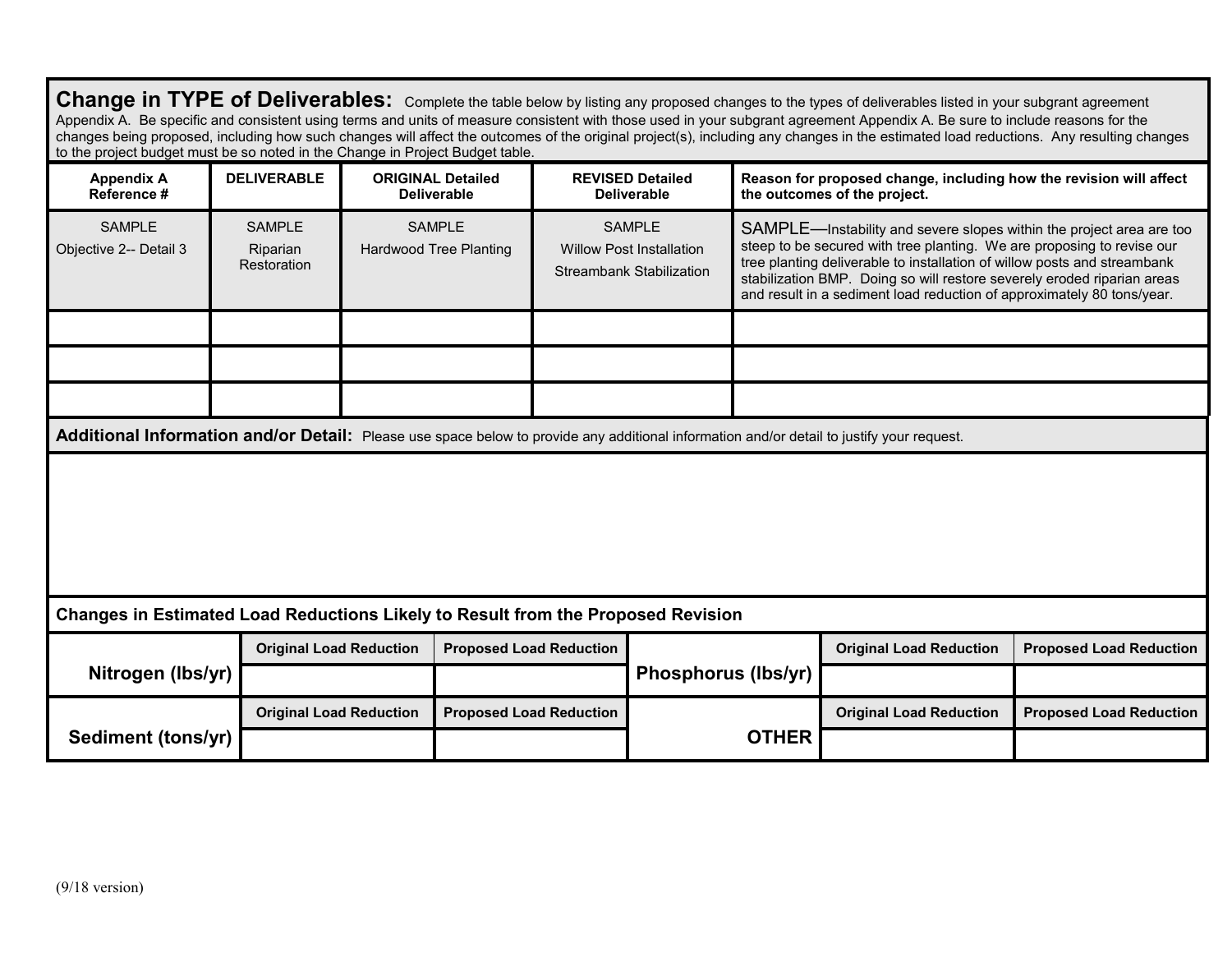Change in Project Budget: Please enter all applicable information into the columns below. Any proposed revisions to any budget categories requires that the original budget amount column be completed for ALL categories—not just the category that will be revised. If a category is not being revised, the revised budget column should be the same as the original budget column. Any revisions, must be accompanied by a justification and description of all changes being made in your budget.

| <b>Budget</b><br><b>Category</b> | <b>ORIGINAL</b><br>Federal<br><b>Budget</b><br><b>Amount</b> | <b>REVISED</b><br>Federal<br><b>Budget</b><br><b>Amount</b> | <b>ORIGINAL</b><br><b>Match</b><br><b>Budget</b><br><b>Amount</b> | <b>REVISED</b><br><b>Match</b><br><b>Budget</b><br><b>Amount</b> | Justification and Description of Changes: Provide a summary of your revised budget<br>(by category) and include a brief justification and ITEMIZED breakdown for the amount proposed<br>in each category. For example: Restore 1,000 feet of streambank @\$10/linear foot OR 100 hours<br>@\$15.95/hour for watershed coordinator. ANY budget category being revised MUST be<br>accompanied by a justification and description of the revisions being proposed. |
|----------------------------------|--------------------------------------------------------------|-------------------------------------------------------------|-------------------------------------------------------------------|------------------------------------------------------------------|-----------------------------------------------------------------------------------------------------------------------------------------------------------------------------------------------------------------------------------------------------------------------------------------------------------------------------------------------------------------------------------------------------------------------------------------------------------------|
| <b>Personnel</b>                 |                                                              |                                                             |                                                                   |                                                                  |                                                                                                                                                                                                                                                                                                                                                                                                                                                                 |
| <b>Fringe</b>                    |                                                              |                                                             |                                                                   |                                                                  |                                                                                                                                                                                                                                                                                                                                                                                                                                                                 |
| <b>Travel</b>                    |                                                              |                                                             |                                                                   |                                                                  |                                                                                                                                                                                                                                                                                                                                                                                                                                                                 |
| <b>Equipment</b>                 |                                                              |                                                             |                                                                   |                                                                  |                                                                                                                                                                                                                                                                                                                                                                                                                                                                 |
| <b>Supplies</b>                  |                                                              |                                                             |                                                                   |                                                                  |                                                                                                                                                                                                                                                                                                                                                                                                                                                                 |
| <b>Contractual</b>               |                                                              |                                                             |                                                                   |                                                                  |                                                                                                                                                                                                                                                                                                                                                                                                                                                                 |
| <b>Other</b>                     |                                                              |                                                             |                                                                   |                                                                  |                                                                                                                                                                                                                                                                                                                                                                                                                                                                 |
| <b>Cost Share</b>                |                                                              |                                                             |                                                                   |                                                                  |                                                                                                                                                                                                                                                                                                                                                                                                                                                                 |
| Indirect                         |                                                              |                                                             |                                                                   |                                                                  |                                                                                                                                                                                                                                                                                                                                                                                                                                                                 |
| <b>Total</b>                     |                                                              |                                                             |                                                                   |                                                                  |                                                                                                                                                                                                                                                                                                                                                                                                                                                                 |